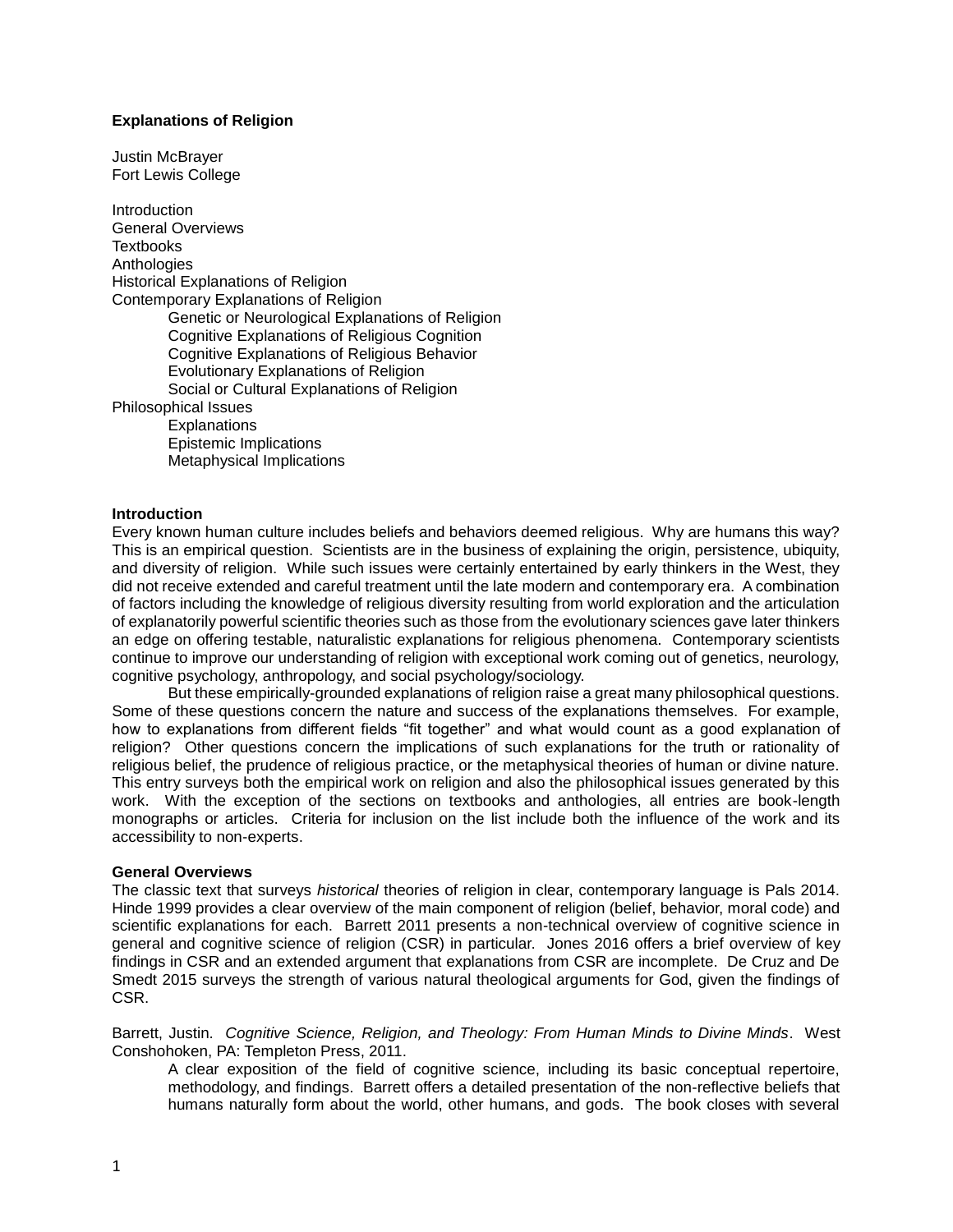opinionated discussions of the philosophical implications of the findings of CSR for religious belief, largely siding with epistemologists like Thomas Reid who argue that natural beliefs are epistemically innocent until proven guilty.

De Cruz, Helen, and Johan De Smedt. *A Natural History of Natural Theology*. Cambridge, Massachusetts: MIT Press, 2015.

An application of the findings of cognitive science of religion (CSR) to classical arguments for the existence of God, with chapters on the teleological argument, the cosmological argument, the moral argument, the aesthetic argument, and the argument from miracles. The core of the book addresses the philosophical implications of CSR as it applies to the reliability of intuitions undergirding arguments in natural theology and an evaluation of various evolutionary debunking strategies.

Hinde, Robert. *Why Gods Persist: A Scientific Approach to Religion*. New York, NY: Routledge, 1999. Focused on the question of why religion persists in the contemporary world and offers an answer based in evolutionary biology and cognitive science. Hinde thinks of religions as primarily systems of beliefs, rituals, and moral codes, and the book has multiple chapters on each facet.

Jones, James W. *Can Science Explain Religion? The Cognitive Science Debate*. Oxford: Oxford University Press, 2016.

A brief overview of contemporary, cognitive explanations of religion and an argument that the empirical data does not support a physicalist, reductionist account of religion. Jones concludes that no comprehensive explanation of religion is available, and so contemporary theories have no untoward philosophical implications for religion.

Pals, Daniel L. *Nine Theories of Religion*. 3d ed. Oxford: Oxford University Press, 2014.

A clearly-written, second-person description of nine of the most influential, historical attempts to explain religion with chapters on Tylor & Frazer, Freud, Durkheim, James, Marx, Weber, Eliade, Evans-Pritchard, and Geertz. Each chapter presents the major themes of each thinker followed by a series of evaluative remarks.

# **Textbooks**

Most available textbooks on religion are designed for a course in world religions. Such books attempt to characterize the beliefs, scriptures, and practices of various world religions, compare/contrast these religions against one another, and illustrate the connections between religions and wider social/historical factors. However, Fuller 2008 surveys *psychological* explanations of religion, Stausberg 2009 provides an admirable survey of contemporary scientific explanations of religion, and Clark 2014 explores the philosophical implications of scientific explanations of origins more generally, including the origin of religion.

Clark, Kelly James. *Religion and the Sciences of Origins*. New York, NY: Palgrave Macmillan, 2014.

This text is designed for a science and religion course with a focus on the adequacy and implications of scientific accounts of the origin of the universe, life, species, ethics, and religion. Chapter 8 addresses scientific explanations of religion in detail.

Fuller, Andrew R. Psychology and Religion: Classical Theorists and Contemporary Developments, 4<sup>th</sup> edition, Lanham, MD: Rowman & Littlefield, 2008.

Provides an overview of both classical and contemporary psychological explanations of religion. Chapters are arranged by theorist rather than type of explanation, with chapters on James, Freud, Jung, Allport, Maslow, Watts, Fromm, and Frankl.

Stausberg, Michael. *Contemporary Theories of Religion: A Critical Companion.* New York, NY: Routledge, 2009.

A textbook designed to introduce non-specialists to the most important contemporary theories of religion and the authors of these theories. The approach is interdisciplinary and unique: each chapter is written by a contemporary critic who explains and then critiques a different theory of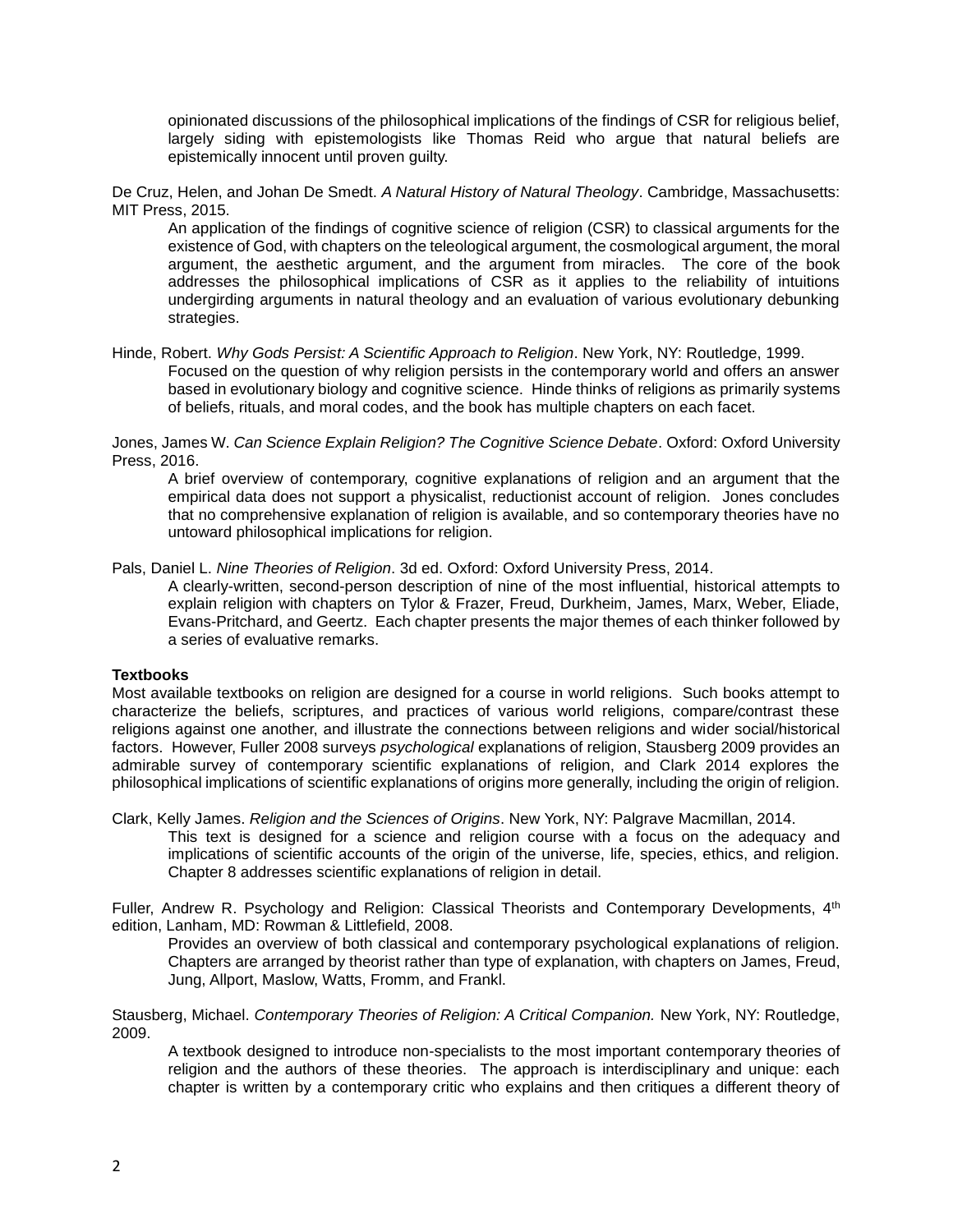religion. For example, chapter 10 is on Scott Atran's book *In Gods We Trust*, but is authored by Joseph Bulbulia.

#### **Anthologies**

While many of the contemporary scientific explanations of religion are being published *ad hoc* in journal form, a substantial amount of the interplay between empirical scholars and humanities scholars happens in interdisciplinary anthologies. The Schloss & Murray 2009 volume is the earliest and remains one of the best. Whitehouse & Laidlaw 2007, Xygalatas & McCorkle 2014, and Liddle & Shackelford 2016 are scientific anthologies offering clear overviews of broad theoretical approaches to religion. Hornbeck *et alia* 2017 reports new empirical findings. The Dawes & McLaurin 2012, Watts & Turner 2014, and De Cruz & Nichols 2016 volumes include both science and philosophy. Trigg & Barrett 2014 contains only philosophy/theology. Finally, the Van Eyghen *et alia* 2018 volume focuses on philosophical questions about the nature and success of CSR-type explanations and their implications for religion.

Dawes, Greg, and James McLaurin. *A New Science of Religion*. New York, NY: Routledge, 2012.

A collection of essays from both scientists and humanists. The essays are grouped into three subsections: The Study of Religion (Dawes & McLaurin, Tremlin, Bulbulia & Reddish, Jong), Explanatory Strategies (Whitehouse, Bulbulia *et alia*, Smith & Sankey), and Philosophical Implications (Wilkins & Griffiths, Pidgen, Nola, Wood).

De Cruz, Helen and Ryan Nichols. *Advances in Religion, Cognitive Science, and Experimental Philosophy.*  London: Bloosmbury Academic, 2016.

This collection opens with a helpful introduction on CSR and includes papers advancing both empirical/explanatory themes and conceptual themes. Examples of the former include particular explanations of religious phenomena (Hodge, Legare *et alia*, Purzycki, White), while examples of the latter include discussions of the philosophical implications of such explanations (Clark, Marsh & Marsh, Teehan, Wilkins).

Hornbeck, Ryan, Justin Barrett, and Madeleine Kang. *Religious Cognition in China: "Homo Religiosus" and the Dragon*. New York, NY: Springer, 2017.

This volume consists solely of papers reporting the results of a series of empirical studies conducted in China specifically to test the degree to which religious thinking is natural as opposed to cultural. It was designed to fill an evidential gap since much of the work in CSR had been done in Western, democratic, historically Christian populations.

Liddle, James and Todd Shackelford. *The Oxford Handbook of Evolutionary Psychology and Religion*. Oxford: Oxford University Press, 2016.

This is an excellent collection of commissioned essays from top scholars in the field, where each scholar sets out and defends a particular evolutionary explanation for some feature of religion. It is aimed at the general reader and provides a useful survey of the many different evolutionary and cognitive accounts of religion currently on offer.

Schloss, Jeffrey, and Michael J. Murray. *The Believing Primate: Scientific, Philosophical, and Theological Reflections on the Origin of Religion.* Oxford: Oxford University Press, 2009.

The earliest collection to bring together scientists and humanists both interested in religion. Topics include surveys of various contemporary explanations of religion (Barrett, Bloom, Bulbulia, Johnson & Bering, Wilson), the success of these explanations (Haught, Murray & Goldberg, Plantinga, Richerson & Newson, Smith, Taliaferro), and the philosophical or theological implications of the explanations (Murray, van Inwagen).

Trigg, Roger, and Justin Barrett. *The Roots of Religion: Exploring the Cognitive Science of Religion.* Surrey, UK: Ashgate Publishing, 2014.

A collection of essays unified the application of philosophical insights to clarify both the nature and implications of contemporary explanations of religion provided by CSR. A helpful introduction on CSR is followed by essays that offer conceptual clarification (Audi, Horst, Visala, Wood) and discussions of philosophical implications (Clark & Rabinowitz, Marsh, Mawson, Teehan, Thurow).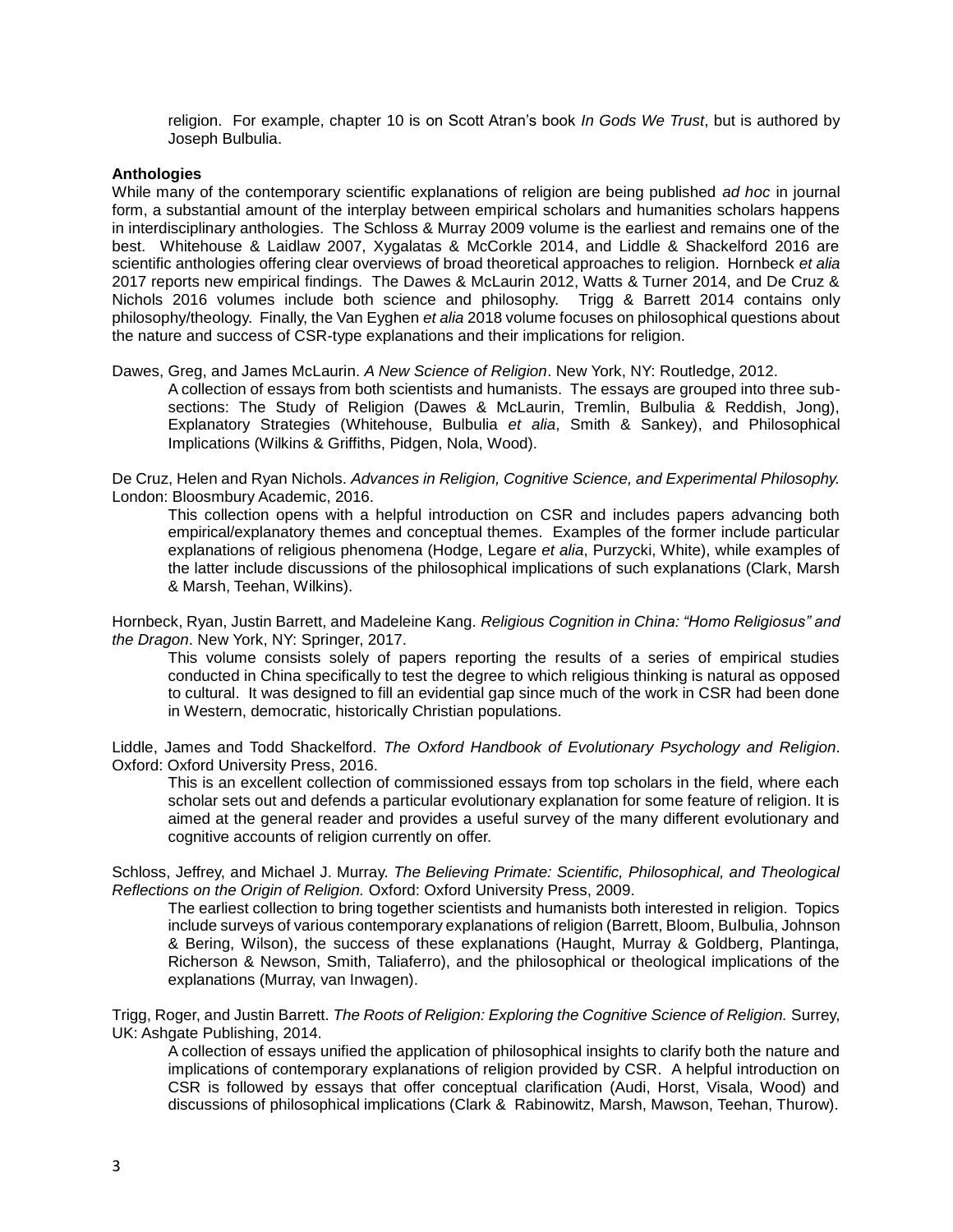Van Eyghen, Hans Rik Peels, Gijsbert van den Brink. *New Developments in the Cognitive Science of Religion: the Rationality of Religious Belief*. London: Springer 2018.

A collection of ten essays focused either on the nature or success of CSR-type explanations of religion (Mantovani, Oviedo, Scozik, Visala, White) or the implications of such explanations for the epistemology of religion (Braddock, McBrayer, Nola, Wilkins) or theology (van den Brink, *et alia*).

Watts, Fraser, and Leon Turner. *Evolution, Religion, and Cognitive Science: Critical & Constructive Essays*. Oxford: Oxford University Press, 2014.

A collection of essays from both scientists and humanists. The most important essays offer overviews or new contributions to scientific explanations of religion (Bainbridge, Newson & Richerson, Purzycki, Pyysiainen), meta-disciplinary claims about the methods and limits of CSR (Jenkins, Turner, Watts), and discussions of the philosophical implications of contemporary explanations of religion (Ruse, Visala).

Whitehouse, Harvey, and James Laidlaw. *Religion, Anthropology, and Cognitive Science.* Durham, North Carolina: Carolina Academic Press, 2007.

This collection begins with a detailed introduction to the anthropology of religion, followed by clear chapters written by relevant experts who give non-technical introductions to prominent theories of religion.

Xygalatas, Dimitris, and William McCorkle, Jr. *Mental Culture: Classical Social Theory and the Cognitive Science of Religion*. New York, NY: Routledge, 2014.

A collection of essays written by leading contemporary scientists and theoreticians with a common aim: to illustrate the connection between contemporary theories of religion and historical theories of religion. The result is a series of essays readable by non-specialists that trace current theories of religion to their historical roots.

#### **Historical Explanations of Religion**

Aside from snippets from Xenophanes and others, the history of western intellectual thought doesn't include systematic explanations of religion until the late modern period. Hume 1996, Darwin 2004 and Freud 1989 offer by-product accounts of religion whereas Durkheim 2001 and Marx & Engels 2008 offer functionalist accounts. Frazer 1994 situates religion in an evolutionary progression. James 2012 focuses almost entirely on religious experiences.

Darwin, Charles. *The Descent of Man, and Selection in Relation to Sex*. London: Penguin Books, 2004. Originally published in 1871, this work contains almost all of Darwin's proto-evolutionary psychology, including his views on religion. He argues that while we are designed to naturally form beliefs about agents in our environment (e.g. the famous story of his dog and the parasol), but we only arrive at concepts like that of God after years of cultural influence.

Durkheim, Emile. *The Elemental Forms of Religious Life.* Translated by Carol Cosman. Oxford: Oxford University Press, 2001.

A contemporary translation of Durkheim's 1912 manifesto on religion. The book critiques both the animist and naturist views of religion in favor of the totemism view in which human attachment to specific, iconic living things transforms these things into sacred objects (i.e. totems) which bind social groups into a cohesive functional unit.

Frazer, James George. *The Golden Bough*. Abridged by Robert Fraser. Oxford: Oxford University Press, 1994.

Frazer first published his so-called magic theory of religion in 1890, and he gradually expanded it to include 12 volumes by 1915. This contemporary abridgement presents the core argument that religion is an evolutionary step towards the control of nature. Primitive man first tries to control nature through magic, and when that failed, he turned to pleading with supernatural forces through religion. As religion fails, humans turn to the promise of science.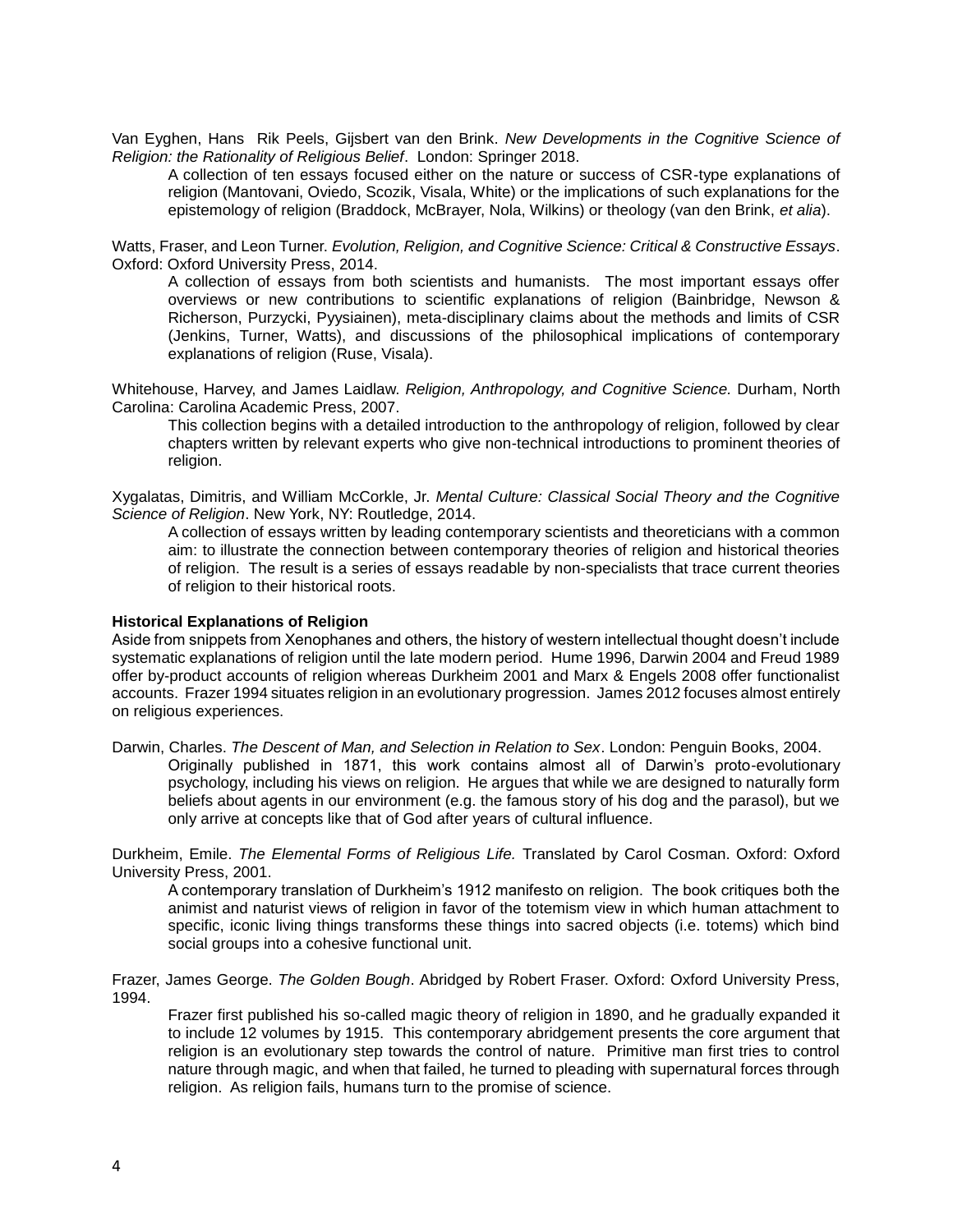Freud, Sigmund. *The Future of an Illusion.* Edited by James Strachey. New York, NY: W.W. Norton & Co., 1989.

Freud argues that religious beliefs are obviously false but held out of a sort of universal neurosis. Overwhelmed with the existential dangers of life on earth and hampered by the control of social groups, we project a father figure who is able to compensate for our suffering and reward our prosocial behavior. He closes the book with a speculation that humans can survive into the future without this illusion so long as secular morality is secure.

Hume, David. "The Natural History of Religion," in *David Hume: Writings on Religion.* Edited by Antony Flew 107-182. Peru, IL: Open Court Publishing 1996.

Hume represents perhaps the first modern attempt to explain religion in terms of a cognitive predisposition to anthropomorphize. He argues that humans naturally think of other objects in the world as like ourselves, and this leads us to posit the existence of gods and spirits. These religious entities then go through a process of cultural evolution in which primitive, polytheistic religions slowly give way to various forms of monotheism.

James, William. *The Varieties of Religious Experience*. Oxford: Oxford University Press, 2012.

This work represents James' 1901 Gifford lectures in which he presents conclusions drawn from his meticulous catalog of subjective reports of mystical experiences. He argues that mystical experiences are widespread, ineffable, and subjectively convincing as encounters of ultimate reality. Organized religions can be traced back to the mystical experiences of their progenitors.

Marx, Karl, and Friedrich Engels. *Karl Marx and Friedrich Engels on Religion.* Mineola, NY: Dover Publications, 2008.

Marx offers a functionalist account of religion as an effect of an underlying economic cause: inequality of wealth. This inequality gives rise to class struggles in which the economic elite construct various ideologies to control the masses. Religion is one such ideology—the opium of the people. It's a complicated ruse designed to distract the economically suppressed from their desperate situation.

# **Contemporary Explanations of Religion**

Contemporary explanations of religion are almost always discipline or level-specific and characterized as partial explanations of religion. The explanations can be roughly but usefully characterized as explanations at the genetic or neurological level, the cognitive level, the evolutionary level, or the social/cultural level. Obviously these categories are not distinct—an evolutionary explanation may posit a cognitive module as a proximate cause, and the cognitivist may posit a neurological feature as the underlying structure giving rise to the cognitive disposition. Still, this highly general categorization helps to frame most of the important contemporary work on various explanations of religion.

# Genetic or Neurological Explanations of Religion

Some religious phenomena might be explained by the genetic or neurological structure of human beings. These fields focus almost exclusively on religious or mystical experiences instead of other religious phenomena like belief or practice. Hamer 2004 offers a genetic account of religious experiences. Newberg & Waldman 2006 offers a non-technical introduction to the neurological study of religion and religious experience. D'Aquili & Newberg 1999, Newberg *et alia* 2001, and Wildman 2011 offer particular neurological explanations for religious experience and present evidence for the theories in question. In particular, both Cristofori et alia 2016 and McNamara 2009 provide evidence connecting mystical experiences with the brain's executive control center. Harris et alia 2009 identifies the neural substrate of religious beliefs as opposed to ordinary beliefs, and Inzlicht et alia 2009 shows a correlation between religious belief and the neural bases of stress. Taves 2011 is critical of earlier explanations of religion and religious experience and offers a pluralistic approach to understanding the importance of religious experiences in the overall explanation of religion.

Cristofori, Irene, and Joseph Bulbulia, John H. Shaver, Marc Wilson, Frank Krueger, and Jordan Grafman. "Neural Correlates of Mystical Experience," *Neuropsychologia* 80:8, pp. 212-220.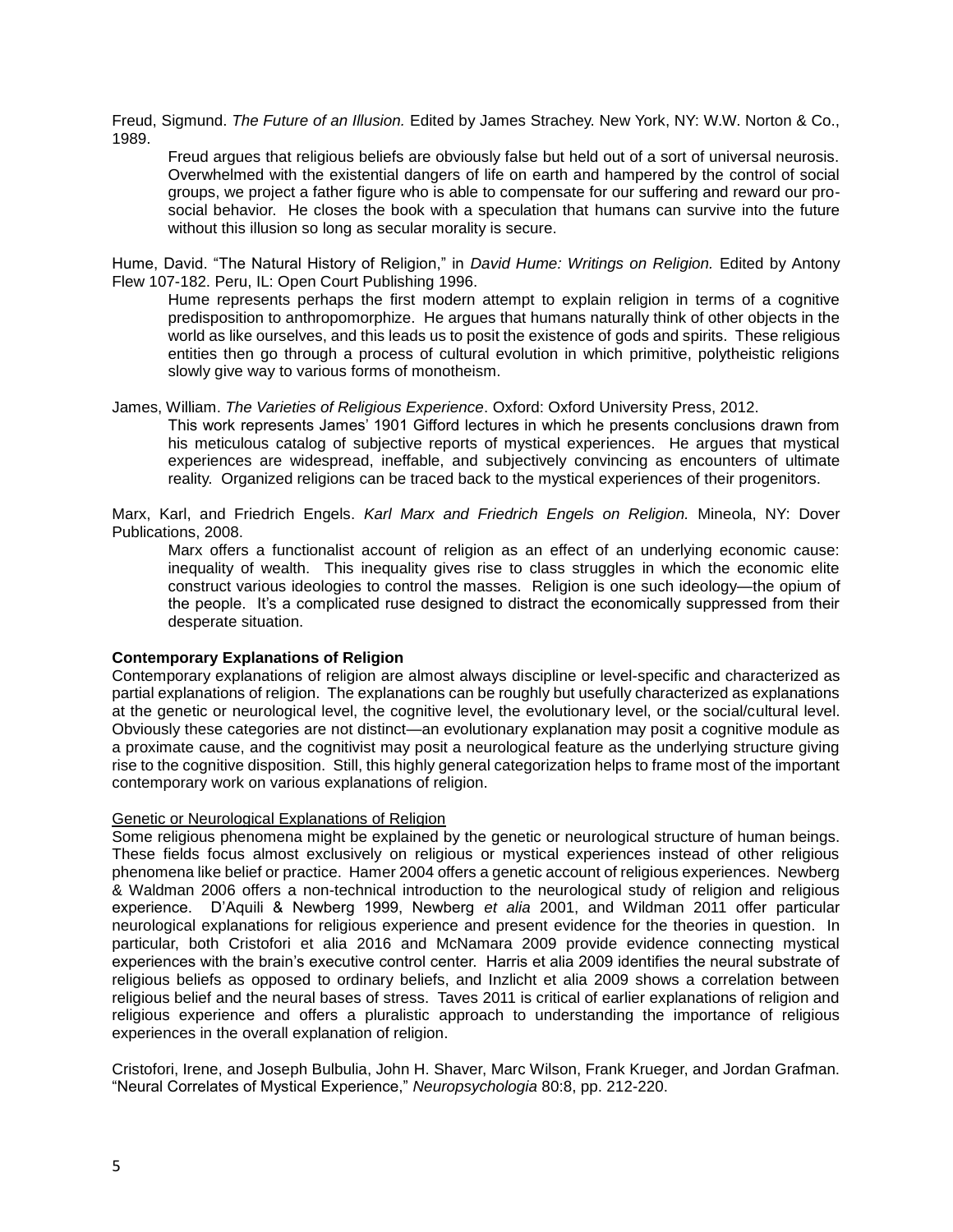Using data on Vietnam vets who suffered head trauma, this piece shows a correlation between damage to the executive control centers in the brain and mystical experiences.

D'Aquili, Eugene, and Andrew B. Newberg. *The Mystical Mind: Probing the Biology of Religious Experience.* Minneapolis, MN: Fortress Press, 1999.

One of the first books in what's come to be known as 'neurotheology'. The authors explain what happens in the brain during mystical experiences and offer a theory about how these experiences get translated into religious beliefs and practices. Chapter 8 offers a particular explanation of religion in terms of two cognitive dispositions: a predisposition to search for causes and a potential for mystical experiences.

Hamer, Dean. *The God Gene: How Faith is Hardwired into our Genes*. New York, NY: Anchor Books, 2004 A popular-culture work on the genetic basis for religious experiences. Hamer claims that the selftranscendent mental states associated with religious experiences co-vary with a single gene called VMAT-2. The presence of this gene can be explained in evolutionary terms by conferring a selective advantage in terms of optimistic and selfless thinking.

Harris, Sam, and Jonas T. Kaplan, Ashley Curiel, Susan Y. Bookheimer, Marco Iacoboni, and Mark S. Cohen. "The Neural Correlates of Religious and Nonreligious Belief," *PLoS ONE* 4:10, 2009.

A functional MRI study reveals a correlation between ordinary beliefs and the part of the brain associated with recall on the one hand, and a correlation between religious beliefs and the parts of the brain associated with emotion, self-representation, and conflict on the other.

Inzlicht, Michael, and Ian McGregor, Jacob B. Hirsh, and Kyle Nash. "Neural Markers of Religious Conviction," *Psychological Science* 203:3, pp. 385-392.

Reports an experiment that ran EEG tests on subjects as they performed a difficult task. Compared to non-religious believers, religious believers experienced less stress and anxiety in response to mistakes in the task. The author's conclusion is that religion is a buffer against anxiety and mistakeinduced stress.

McNamara, Patrick. *The Neuroscience of Religious Experience.* 2009. Cambridge University Press. A focused exploration of the brain's chemistry and location-specific neurology of religious experiences and thoughts. McNamara provides an ultimate explanation for the brain's religious disposition in terms of selective advantage: religious beliefs, experiences, and rituals help to "decenter" oneself and create a robust executive self who can monitor unhealthy impulses.

Newberg, Andrew, and, Mark Waldman. *Born to Believe: God, Science, and the Origin of Ordinary and Extraordinary Beliefs.* New York, NY: Free Press. 2006.

A popular-culture book exploring how humans form beliefs, with an emphasis on brain scan evidence for extraordinary beliefs like religious and moral beliefs. The authors provide a very broad overview of how brains process information and arrive at memories or beliefs in general, and how such biases, processes, and structures shape religious beliefs in particular. The book closes with practical advice about human bias and ways to avoid them in our search for what is real.

Newberg, Andrew Eugene D'Aquili, and Vince Rause. *Why God Won't Go Away: Brain Science and the Biology of Belief.* New York, NY: Ballantine Books, 2001.

Argues that mystical experiences are explainable at the neurological level in ways that avoid appeals to mental deficiencies like psychosis and that all religions are traceable back to such experiences (chapter 7). The book closes with an argument for the philosophical claim that it's reasonable to trust these experiences as reliable indicators of a deeper reality, despite the fact that science cannot verify this (chapter 8).

Taves, Ann. *Religious Experience Reconsidered: A Building-Block Approach to the Study of Religion and Other Special Things*. Princeton, NJ: Princeton University Press, 2011.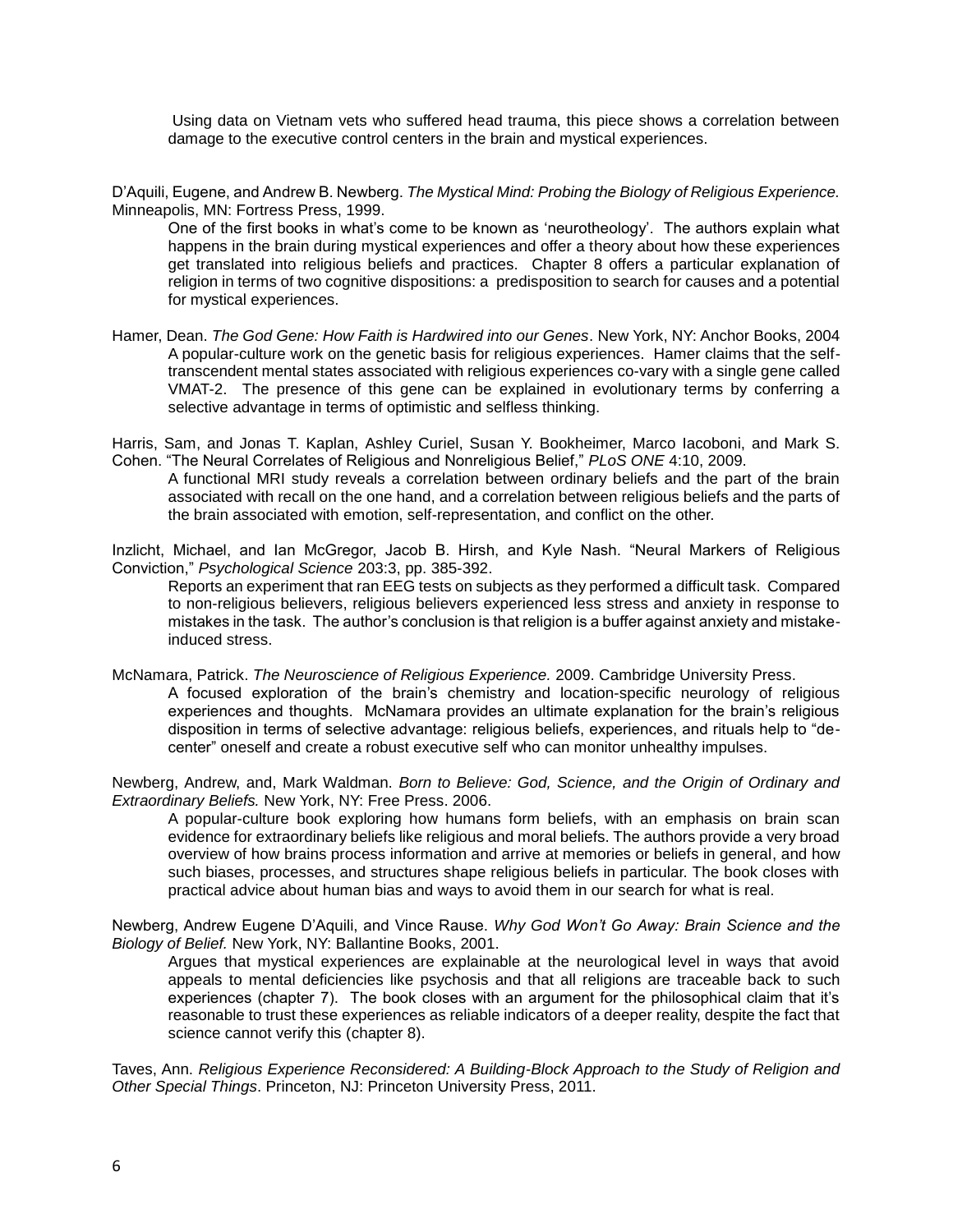Argues that historical, single-discipline explanations of religion that appeal to religious experiences are misguided. Taves argues for a multi-disciplinary approach to religion that will shed light on why humans find certain experiences meaningful or special and how these special events lead to a religious life.

#### Wildman, Wesley. *Religious and Spiritual Experiences.* Cambridge University Press, 2011.

This wide-ranging text characterizes the nature of religious and spiritual experiences (RSEs), describes their neurological, phenomenological, and evolutionary bases, and draws a taxonomy of RSEs. Argues that a special subclass of RSEs (so-called 'intense RSEs') are not reliable enough to ground doctrinal, propositional claims, though they are valuable vehicles for self-discovery, value-discovery, and the promotion of various social goods.

# Cognitive Explanations of Religious Cognition

Cognitive explanations of religion come largely from the cognitive science of religion (CSR) and locate the proximate cause of religious belief and behavior in particular dispositions of the human mind. Much of the contemporary work on religion comes from this domain, and so this section surveys CSR explanations of religious *cognition* (like intuitions, thoughts, beliefs, etc.), and the next considers CSR explanations of religious *behavior*. Tremlin 2006 offers a clear and accessible overview of cognitive science as it applies to the study of religion. Both Barrett 2004 and McCauley 2011 focus on the thesis that religious belief is natural for humans. Boyer 2001 and Bering 2011 offer byproduct accounts where religious beliefs are the byproducts of normally adaptive cognitive modules. A particularly important example of this latter strategy relies on the idea that humans consistently over-estimate the presence of persons or agents in their environment, and that this hyperactivity can lead to religious belief in supernatural agents (Guthrie 1993, Atran 2002, Pyysiäinen 2009). Slone 2004 and Teehan 2010 both apply the lessons of CSR to the development of theology and particular religions.

Atran, Scott. *In Gods We Trust: The Evolutionary Landscape of Religion.* Oxford: Oxford University Press, 2002.

One of the earliest attempts to blend cognitive by-product views of religion with group-level adaptationist explanations of religion. Belief in religious agents arises initially because of a hyperactive agency detection device (HADD) and then functions to suppress selfish behavior and boost group cooperation against other groups. Furthermore, Atran argues that so-called "mindblind" theories of religion like that from the gene's point of view lack explanatory power.

Barrett, Justin. *Why Would Anyone Believe in God?* Lanham, MD: AltaMira Press, 2004.

A popular-culture overview of the findings of CSR at the turn of the century. Barrett presents an even-handed case for the thesis that religious belief is natural. The book includes chapters on the concept of belief, minimally counterintuitive concepts, hyper-active agency detection, theory of mind in childhood development, the relation between action and belief, and atheism/non-belief.

Bering, Jesse. *The Belief Instinct: The Psychology of Souls, Destiny, and the Meaning of Life.* New York, NY: W.W. Norton & Company, 2011.

Argues that religious thinking is largely attributable to two innate features of the human mind: a theory of mind module and a teleo-functional bias. The former gives rise to beliefs in immaterial minds and life after death, whereas the latter disposes us to look for meaning and patterns everywhere, even when they don't exist. Bering argues that even though these ways of thinking are adaptive, they lead to false beliefs when it comes to religion.

Boyer, Pascal. *Religion Explained: The Evolutionary Origins of Religious Thought.* New York, NY: Basic Books, 2001.

Argues first that everyday people's justifications for their religious beliefs are confabulations and second that the true explanations are those that identify the cognitive equipment that gives rise to religious thoughts. As for the latter, Boyer argues that religious thoughts arise naturally as byproducts from mental modules selected for other purposes. We look for causes and purposes for the events around us, and entities that are minimally counterintuitive, full-access, strategic agents are favored *explanans*. This is where religion begins.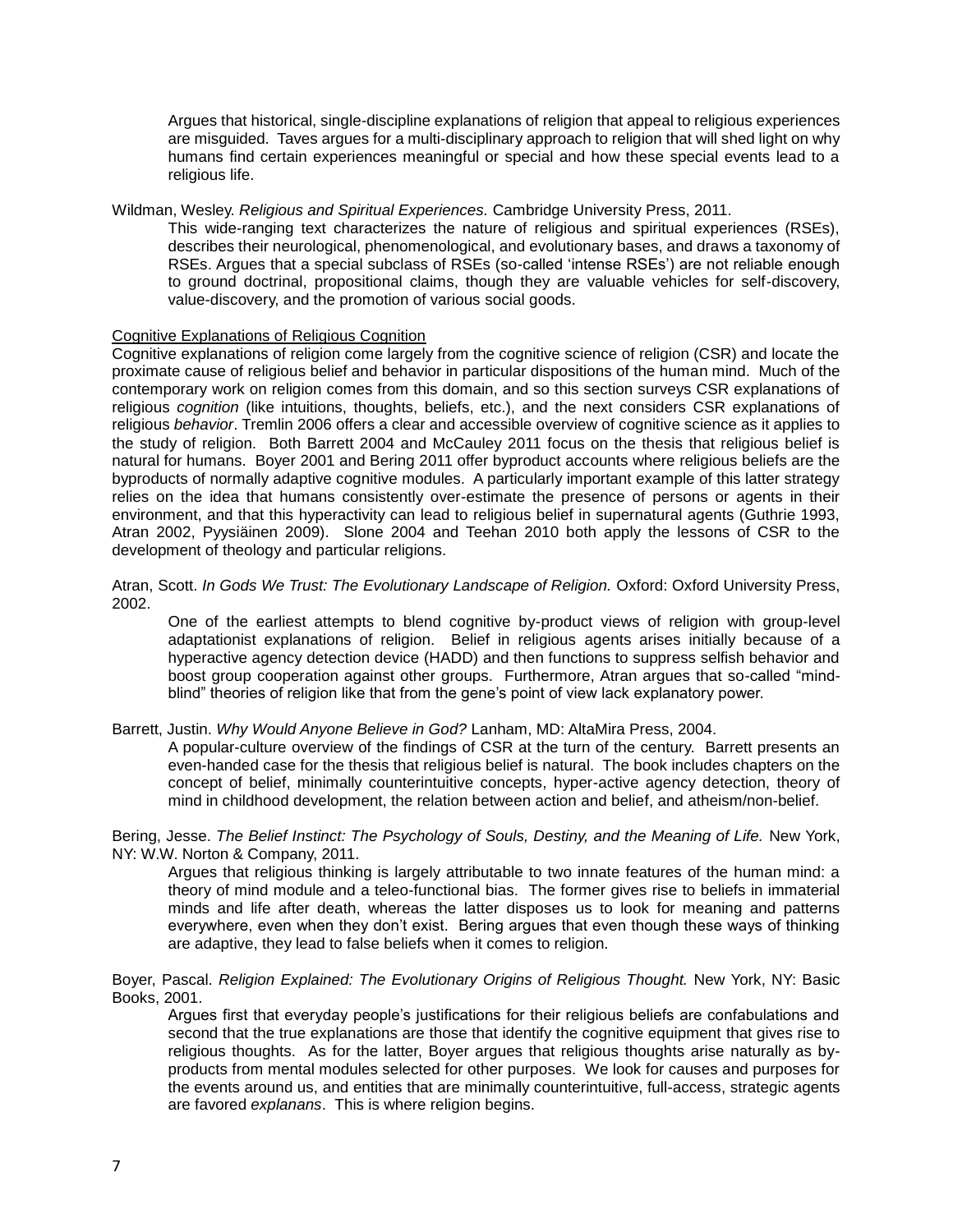- Guthrie, Stewart. *Faces in the Clouds: A New Theory of Religion.* Oxford: Oxford University Press, 1993. The first contemporary monograph in CSR to develop and test the theory that religion is due largely to natural human tendencies to anthropomorphize, i.e. see agents everywhere and interpret ambiguous signals as evidence of other persons. The account is supplemented with examples of anthropomorphism in perception, the arts, philosophy, science, and religion.
- McCauley, Robert N. *Why Religion is Natural and Science is Not.* Oxford: Oxford University Press, 2011. Argues that religious thinking is natural whereas scientific thinking is not. McCauley argues that all intuitive cognition is either maturationally natural ("hardwired") or practiced natural. Given these distinctions, religion is maturationally natural because it involves intuitive products (e.g. minimally counterintuitive concepts, agents, emotional rituals) and intuitive processes (e.g. contamination control, theory of mind). However, science is not maturationally natural because it involves counterintuitive results and counterintuitive methodology.

Pyysiäinen, Ilkka. *Supernatural Agents: Why We Believe in Souls, Gods, and Buddhas*. Oxford: Oxford University Press, 2009.

Presents an account of human representation of agency with a focus on the origin and content of beliefs about supernatural or extraordinary agency. The author's conclusion is that it is natural and easy for humans to believe in the existence of other agents, and this produces belief in supernatural or religious entities as a byproduct.

Slone, Jason. *Theological Incorrectness: Why Religious People Believe What They Shouldn't*. Oxford: Oxford University Press, 2004.

Argues that human's natural cognitive biases lead to religious beliefs with certain content, even when that content is not sanctioned by the official religious leaders. In this way, the human environment has less influence over religion than previously suspected. Instead, it is human nature that drives much of our theological thinking.

Teehan, John. *In the Name of God: The Evolutionary Origins of Religious Ethics and Violence.* Malden, MA: Wiley-Blackwell, 2010.

Interprets religion as a cultural byproduct in the sense that religious traditions are cultural expressions of universal cognitive dispositions that were adaptive for non-religious reasons. This fairly general CSR-type explanation is bolstered with careful examinations of the contents and practices of two specific religions: Judaism and Christianity. The last chapter addresses the philosophical implications of this explanation of religion.

Tremlin, Todd. *Minds and Gods: The Cognitive Foundations of Religion.* Oxford: Oxford University Press, 2006.

An exceptionally clear treatment of the methods and findings of cognitive science in general and CSR in particular. Tremlin brings together the evidence for the modularity of the mind and the outputs of the modules relevant for religious cognition. His conclusion is that the human mind naturally thinks in religious ways and the origin and content of religious beliefs is often traceable to this natural human tendency.

# Cognitive Explanations of Religious Behavior

Cognitive explanations of religion might focus on the development of religious behavior (e.g. ritual) rather than religious cognition (e.g. belief). This section surveys some of the most important work in this area. Lawson & McCauley 1990 and McCauley & Lawson 2002 are the classic texts developing the cognitive components behind religious behavior, especially religious ritual. Johnson et alia 2013 connects cognitive preferences for certain God concepts with behavioral outputs, and Rossano 2010 develops the emotional and ritualistic behavioral side of religion as it relates to group adaptation accounts of religion.

Johnson, Kathryn A., and Yexin Jessica Li, Adam Cohen, and Morris Alan Okun. "Friends in High Places: The Influence of Authoritarian and Benevolent God-Concepts on Social Attitudes and Behaviors," *Psychology of Religion and Spirituality* 15-22, 2013.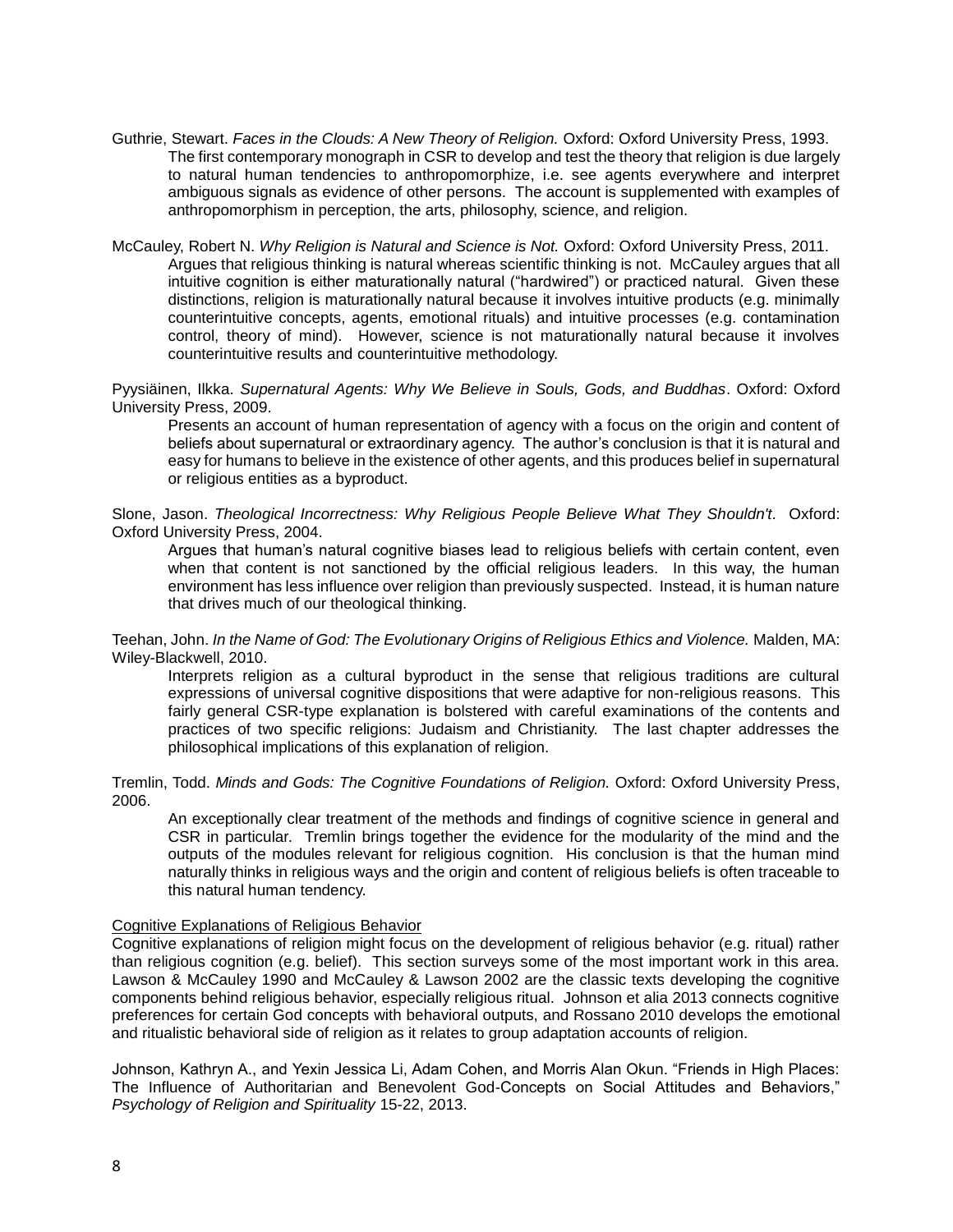Reports experimental data suggesting that concept of an authoritarian/stern God is associated with increased out-group animosity, aggression, and an unwillingness to forgive whereas the concept of a benevolent God is associated with increased out-group cooperation, pro-social behavior, and a willingness to forgive.

Lawson, E. Thomas, and Robert N. McCauley. *Rethinking Religion: Connecting Cognition and Culture.* Cambridge: Cambridge University Press, 1990.

One of the very first cognitive accounts of religious action (as opposed to religious belief). Lawson and McCauley offer an analogy between linguistic systems and religious systems and argue that the cognitive underpinnings of both are key to understanding the origin and extent of religious systems in general and religious rituals in particular.

McCauley, Robert N. and E. Thomas Lawson. *Bringing Ritual to Mind: Psychological Foundations of Cultural Forms.* Cambridge: Cambridge University Press, 2002.

An account of the evolution and functional role of religious rituals with an eye toward the cognitive underpinnings of successful rituals. The authors argue that rituals that survive across time are those that are frequently repeated (e.g. weekly Eucharist) or have high emotional stimulation (e.g. a revival meeting).

Rossano, Matt. *Supernatural Selection: How Religion Evolved.* Oxford: Oxford University Press, 2010. An adaptive account claiming that religion evolved as the first major system of practices and moral

imperatives linking humans to one another. In this co-evolutionary approach, religion functions to allow humans to cooperate and make sense out of the world around them, especially in the face of environmental threats. This book largely focuses on the ritual and emotive aspects of religion as compared to the cognitive components.

# Evolutionary Explanations

Evolutionary accounts of religion take their cue from the universality of religion and attempt to craft a plausible account of this ubiquity. Slingerland & Bulbulia 2011 offers a clear overview of evolutionary approaches to religion and defends the approach against standard objections. Some evolutionary accounts propose that religion enjoys high-fidelity transmission independent of adaptive value for individuals (e.g., Dennett 2006 defends a meme theory of religion). Others argue that religion has (or had at one time) adaptive consequences for individuals (Steadman & Palmer 2010, Johnson 2016), and/or groups (Wilson 2002, Wilson 2004, Rossano 2010, Bulbulia & Sosis 2011, Norenzayan 2013). Other accounts are spandrel or by-product accounts in which religion is not adaptive itself but is a by-product of some other adaptive feature (Kirkpatrick 2005). Finally, some accounts of religion think of religion as a kind of genetic drift—a fluke of evolution that persists because it has no deleterious effect on survival.

Bulbulia, Joseph, and Richard Sosis. "Signaling Theory and the Evolution of Religious Cooperation." *Religion* 41 (2011): 363-88.

An introduction to signaling theories in evolution with an application of signaling theories to the evolution of religion. The idea is that religion can function as a reliable signal for in-group membership, something that is important both to enhance cooperation and eliminate free-riders. The authors survey the current evidence supporting a signaling theory of religion.

Dennett, Daniel. *Breaking the Spell*. New York, NY: Penguin Books, 2006.

An evolutionary account of religion on which the adaptive benefits are conferred to the religious ideas themselves. In that sense, this is a memetic account of religion: religious ideas are parasites that human hosts struggle to overcome.

Johnson, Dominic. *God is Watching You: How the Fear of God Makes us Human.* Oxford: Oxford University Press, 2016.

Offers a co-evolutionary explanation of religion in which the fear of an all-seeing, wrathful God is adaptive both for individuals and for communities. Johnson argues that this disposition is a universal human phenomenon and is reinforced at the cultural level by successful religions that market stories of divine punishment and reward.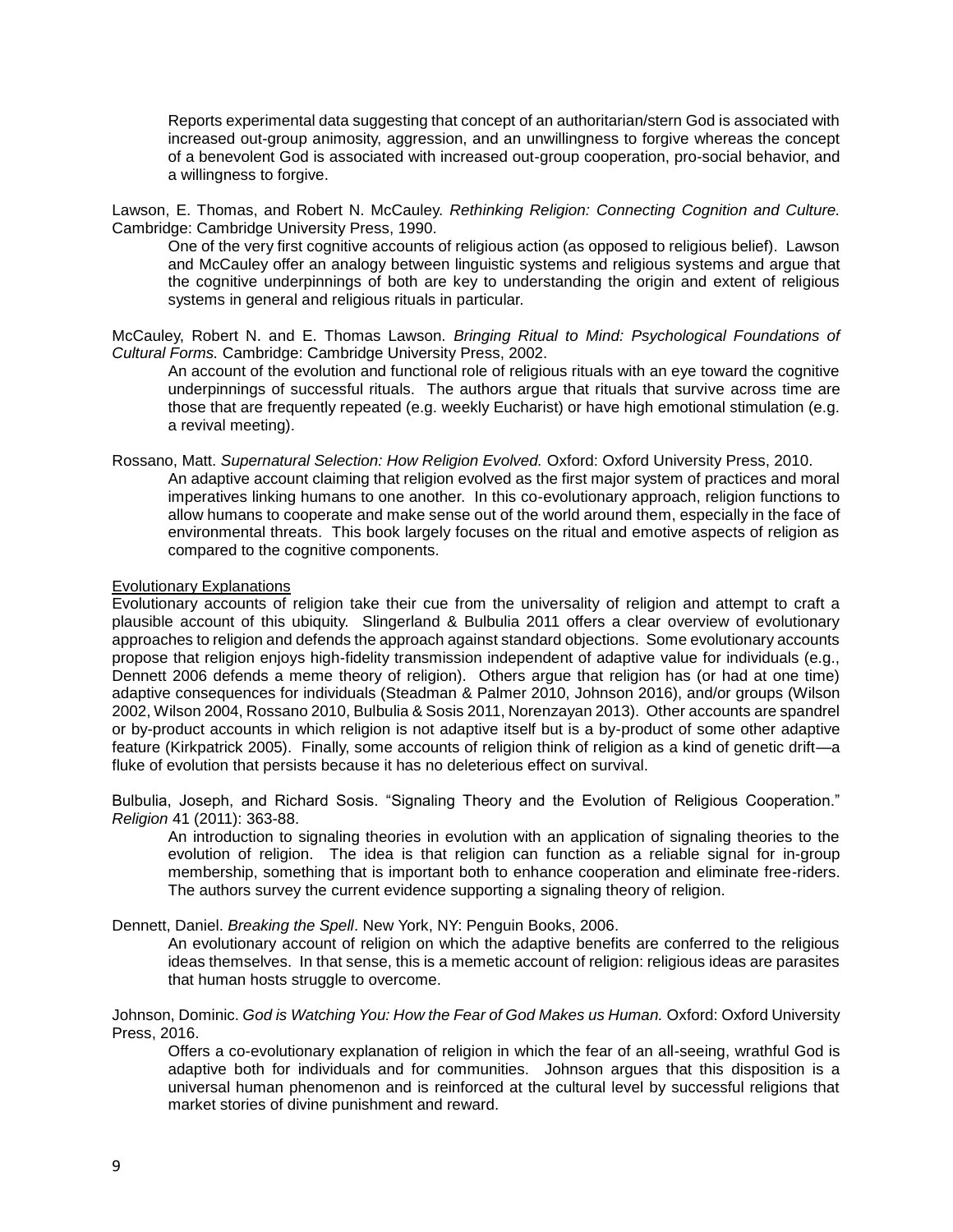Kirkpatrick, Lee. *Attachment, Evolution, and the Psychology of Religion*. New York, NY: The Guilford Press, 2005.

Argues that religious belief and behavior are spandrels, i.e. byproducts of several different cognitive mechanisms that were adaptive in their own right. Kirkpatrick takes uses attachment theory (models of human responses to perceived threats) as his main tool to investigate the origins and evolution of religions.

Norenzayan, Ara. *Big Gods: How Religion Transformed Cooperation and Conflict*. Princeton, NJ: Princeton University Press, 2013.

A co-evolutionary explanation for the content and perseverance of religion. Drawing on work from social psychology, Norenzayan argues that monitoring humans promotes pro-social behavior. This picture can be extended to show that believing in the existence of omniscient, powerful, morallyinterested agents (i.e. "big gods") would promote intragroup cooperation and intergroup conflict. The role played by big gods can be supplanted by effective governments.

Slingerland, Edward, and Joseph Bulbulia. "Introductory Essay: Evolutionary Science and the Study of Religion." *Religion*41 (2011): 307-28.

Offers a clear and instructive overview to the evolutionary framework for studying and explaining religion. The article defends evolutionary approaches to religion against eight common objections from humanists and others that evolutionary accounts of religion must be reductive, are just-so stories, etc.

Sosis, Richard. "Religion and Intragroup Cooperation: Preliminary Results of a Comparative Analysis of Utopian Communities." *Cross-Cultural Research*34(2000): 70-87.

A ground-breaking article offering clear evidence for the hypothesis that religion binds individuals together in a way that forms long-lasting and constructive cooperation. The paper presents a study comparing secular utopian communes with religious utopian communes and showing conclusively that the latter exhibit more success and longevity.

Steadman, Lyle B., and Palmer, Craig. *Supernatural and Natural Selection: Religion and Evolutionary Success*. New York, NY: Routledge, 2010.

A co-evolutionary account of religion claiming that religion is adaptive because it explicitly encourages both cooperation and reproduction. Religious belief is relevant for human evolution only insofar as it translates into religious behavior, and the religious behaviors that are relevant are those that encourage large families and obedience to the religious leaders.

Wilson, David Sloan. *Darwin's Cathedral: Evolution, Religion, and the Nature of Society.* Chicago, IL: The University of Chicago Press, 2002.

Defends a functionalist explanation of religion where religion is an adaptation at the group level where it provides both psychological and material benefits for the members of the religious group. The theory is illustrated with particular case studies, including Judaism, the water temple system in Bali, the early Christian church's focus on forgiveness, and Calvinism in reformation Europe.

Wilson, E. O. *On Human Nature, Revised Edition*. Cambridge, MA: Harvard University Press, 2004 The original, 1978 edition was perhaps the first influential contemporary account of religion. Wilson offers a sociobiological explanation in which religious practice confers a survival advantage because of group signaling and enhanced inter-group cooperation.

# Social or Cultural Explanations

This final category includes theories that appeal largely to environmental or social/cultural features to explain the origin, persistence, ubiquity, diversity/similarity, or content of religion. These are sometimes dubbed "co-evolutionary" explanations since natural selection can still occur at the cultural level as reproductive success can still drive the success or failure of cultural patterns. For example, see Richerson & Boyd 2005 for an overview of the culture's impact on human evolution in general (though not religion in particular). Bellah 2011 and Stark 2007 are useful overviews of the cultural evolution of religions across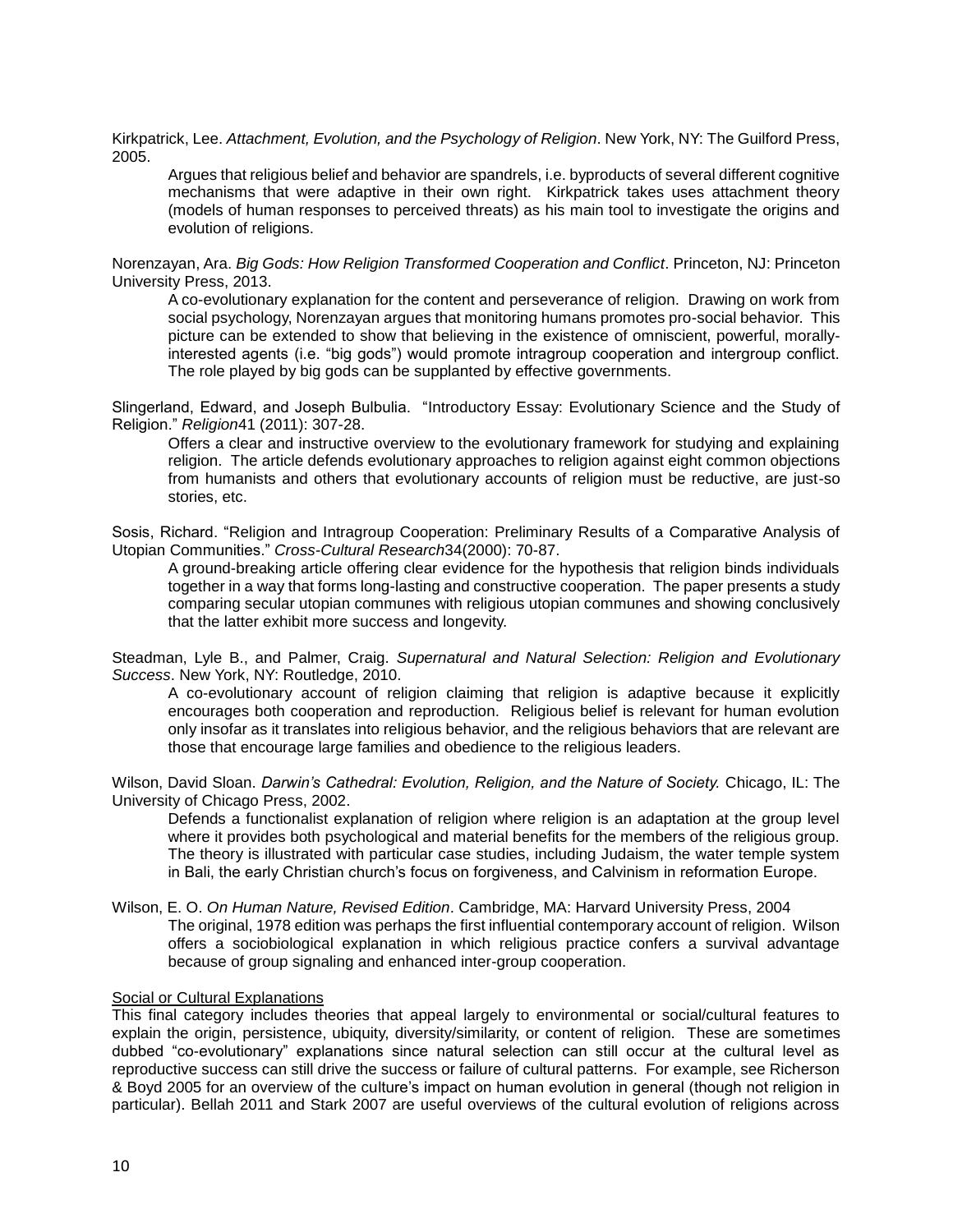time, from prehistoric religious practice to the contemporary major world religions. Wright 2009 offers a comprehensive explanation for religion that draws largely on environmental and cultural factors. Sosis 2000 provides conclusive evidence for the benefits of religion for cultural groups, Rizzuto 1981 highlights the role of the social environment in shaping one's concept of God, and Whitehouse 2004 offers a prominent account of the transmission of religious ideas in cultural settings. Both Luhrman 2012 and Xygalatas 2014 offer ethnographies of different religious groups with a focus on how certain religious practices and rituals help groups solve important problems.

Bellah, Robert N. *Religion in Human Evolution: From the Paleolithic to the Axial Age.* Cambridge, MA: Harvard University Press, 2011.

A comprehensive sociological overview of the cultural evolution of the world's major religions, starting with tribal religions and moving through archaic religions to the great religions of the axial age. The book is notable both for its scope but also for its blending of a scientific, evolutionary approach to religion with the more traditional humanistic accounts of religion.

Luhrman, T.M. *When God Talks Back: Understanding the American Evangelical Relationship with God.* New York, NY: Vintage Books, 2012.

An anthropological investigation into the problem of presence in contemporary evangelical Christianity, with a focus on Vineyard churches. The problem of presence is coming to believe in an unseen God and coming to feel that this God acts in your life despite a lack of external evidence. The solution is to find God "inside", and successful churches cultivate certain techniques of prayer, meditation, reading, and focus to make God come alive to congregants.

Richerson, Peter J. and Robert Boyd. *Not by Genes Alone: How Culture Transformed Human Evolution*. Chicago: University of Chicago Press, 2005.

Offers a clear and compelling case for co-evolution: natural selection in humans is the result of the interplay between human culture and human biology. Richerson and Boyd's case does not address religion specifically, though religious phenomena feature as examples of cultural evolution in several chapters.

Rizzuto, Ana-Maria. *The Birth of the Living God: A Psychoanalytic Study*, Chicago: University of Chicago Press, 1981.

Against the diagnosis of the psychoanalytic tradition, Rizzuto argues that a person's concept of God is heavily influenced by social and cultural pressures and evolve over the course of a person's life.

Stark, Rodney. *Discovering God: The Origins of the Great Religions and the Evolution of Belief.* New York, NY: Harper One, 2007.

A sociocultural history of the world's major religious movements from primitive groups through temple religions, Roman religions, Judaism, Indian religions, Chinese religions, Christianity, and Islam. The material is presented with an eye towards two themes: the evolution of religious systems over time and the possibility that any given religious system is a discovery of the divine rather than merely a human creation. The book closes with some controversial claims about which religions are genuine discoveries and which are not.

Whitehouse, Harvey. *Modes of Religiosity: A Cognitive Theory of Religious Transmission.* Walnut Creek, California: AltaMira Press, 2004.

Argues that all religious transmission occurs in either the imagistic or doctrinal mode. In the imagistic mode, religion is passed from one human to another via elaborate rituals, emotional experiences, etc. In the doctrinal mode, religion is passed by explicit education, memorization of texts, etc.

Wright, Robert. *The Evolution of God.* New York, NY: Little, Brown & Company, 2009.

A history of religion from shamanism to monotheism (with emphasis on Christianity and Islam) combined with a complex explanation of religion that draws from elements of human nature but largely on socio-cultural factors like politics, economics, and technology.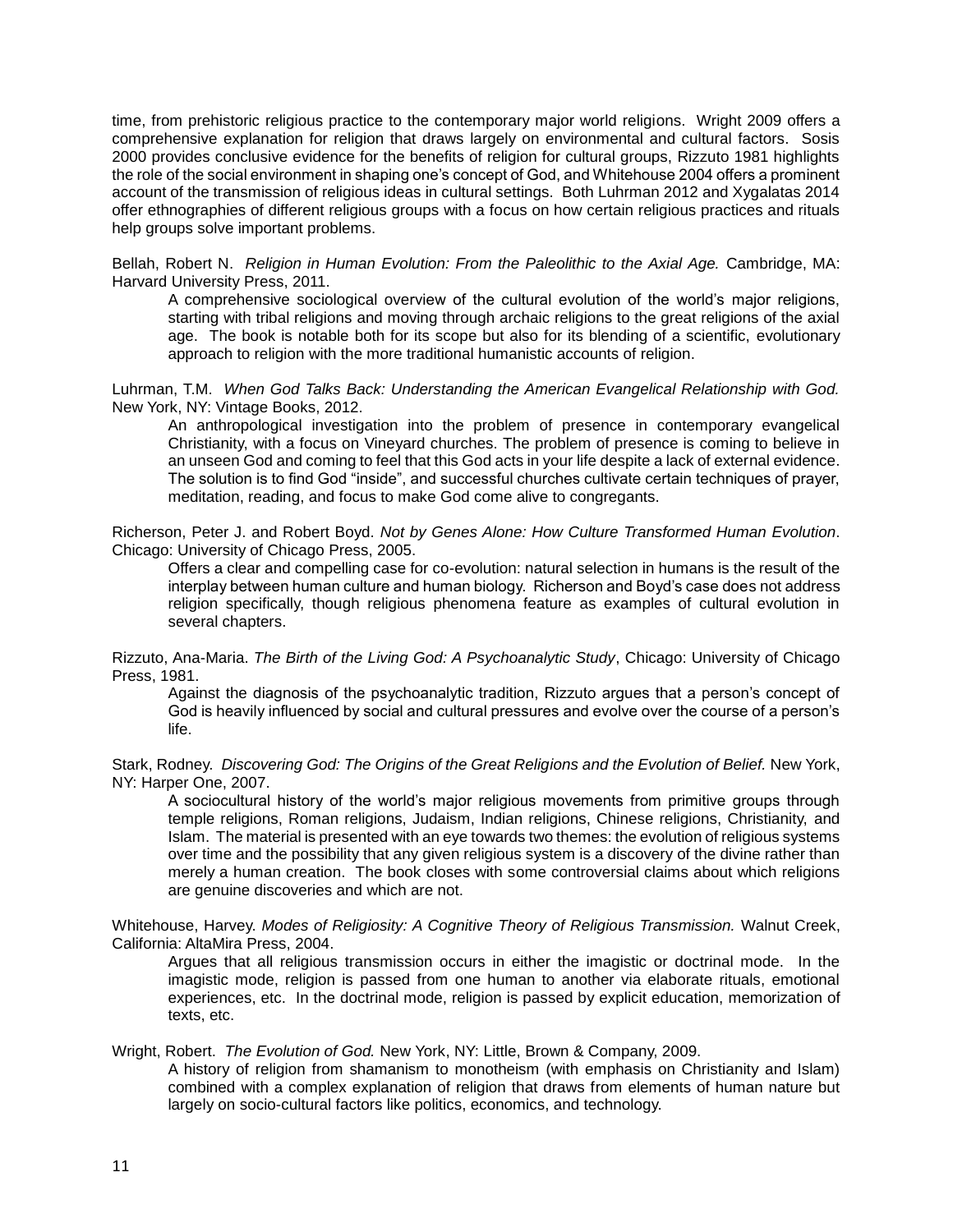Xygalatas, Dimitris. *The Burning Saints: Cognition and Culture in the Fire-walking Rituals of the Anastenaria*. New York, NY: Routledge, 2014.

A multi-level analysis of a particular religious ritual—fire-walking—among members of a small, subgroup of Christians living in northern Greece. While framed as a standard ethnology, Xygalatas appeals both to environmental/contextual elements as well as cognitive elements to provide a unified explanation of this radical religious behavior.

#### **Philosophical Issues**

Contemporary explanations of religion raise philosophical concerns in at least three domains. First, there are questions in the philosophy of science about the nature and success of explanations of religion. Second, there are questions in epistemology about the implications of explanations of religion for the truth, rationality, or justification of religious beliefs and practices. Third, there are questions in metaphysics and theology about the implications of explanations of religion for the nature the divine, the nature of humanity, and the relation between the two.

#### **Explanations**

There are a number of controversial issues in the explanation of religion. One set of issues concerns the nature of the explanations themselves. For example, Slingerland 2008 argues that such explanations are necessarily reductive whereas Van Slyke 2011 denies this. Another set of issues concerns the nature of elements cited in explanations of religion, including naturalness (Pyysiainen 2012) and intuition (Horst 2014). A second family of issues is normative and focuses on the success of explanations of religion. One way of arguing for the failure of an explanation of religion is to show that it fails to meet certain theoretical constraints. For example, Murray & Moore 2009 and Schloss and Murray 2011 argue that particular explanations of religion fail for these reasons. A second way of arguing for the failure of an explanation of religion is to show that it fails to be evidentially supported. Galen 2012 and Purzycki & Willard 2015 are instances of this second strategy. Finally, Hughes 2017 and Martin & Wiebe 2017 are both anthologies addressing meta-theoretic concerns about the nature and success of empirical explanations of religion.

Galen, Luke. "Does Religious Belief Promote Prosociality? A Critical Examination." *Psychological Bulletin*138 (2012): 876-906.

Critical meta-analysis of literature about possible links between religiousity and prosociality. Argues that current studies are plagued by both conceptual and methodological problems that render the causal link between religion and pro-social behavior unclear. Hence explanations of religion that rely on a prosocial effect from religious belief are evidentially unsupported.

Horst, Steven. "Whose Intuitions? Which Dualism?" In *Roots of Religion: Exploring the Cognitive Science of Religion.* Edited by Roger Trigg and Justin Barrett, 37-54. New York, NY: Ashgate Publishing Limited, 2014.

Some scientists explain the origins of religious belief by showing that religious concepts are natural and intuitive. However, other scientists explain the survival of religious beliefs by showing that religious concepts are minimally counterintuitive. But how can they be both natural and counterintuitive? Horst offers a model for how to think about intuition that resolves the apparent paradox.

Hughes, Aaron W. *Theory in a Time of Excess: Beyond Reflection and Explanation in Religious Studies Scholarship.* Sheffield, UK: Equinox, 2017.

An anthology on the meta-theory of religious studies scholarship with a focus on explanatory theories coming out of the sciences. The book is structured as a dialectic among scholars from different disciplines who advance their own conception of what religious explanations are doing and defend these conceptions from the replies and critiques of the other contributors.

Martin, Luther H., and Donald Wiebe. *Religion Explained? The Cognitive Science of Religion After 25 Years.* New York, NY: Bloosmbury Academic, 2017.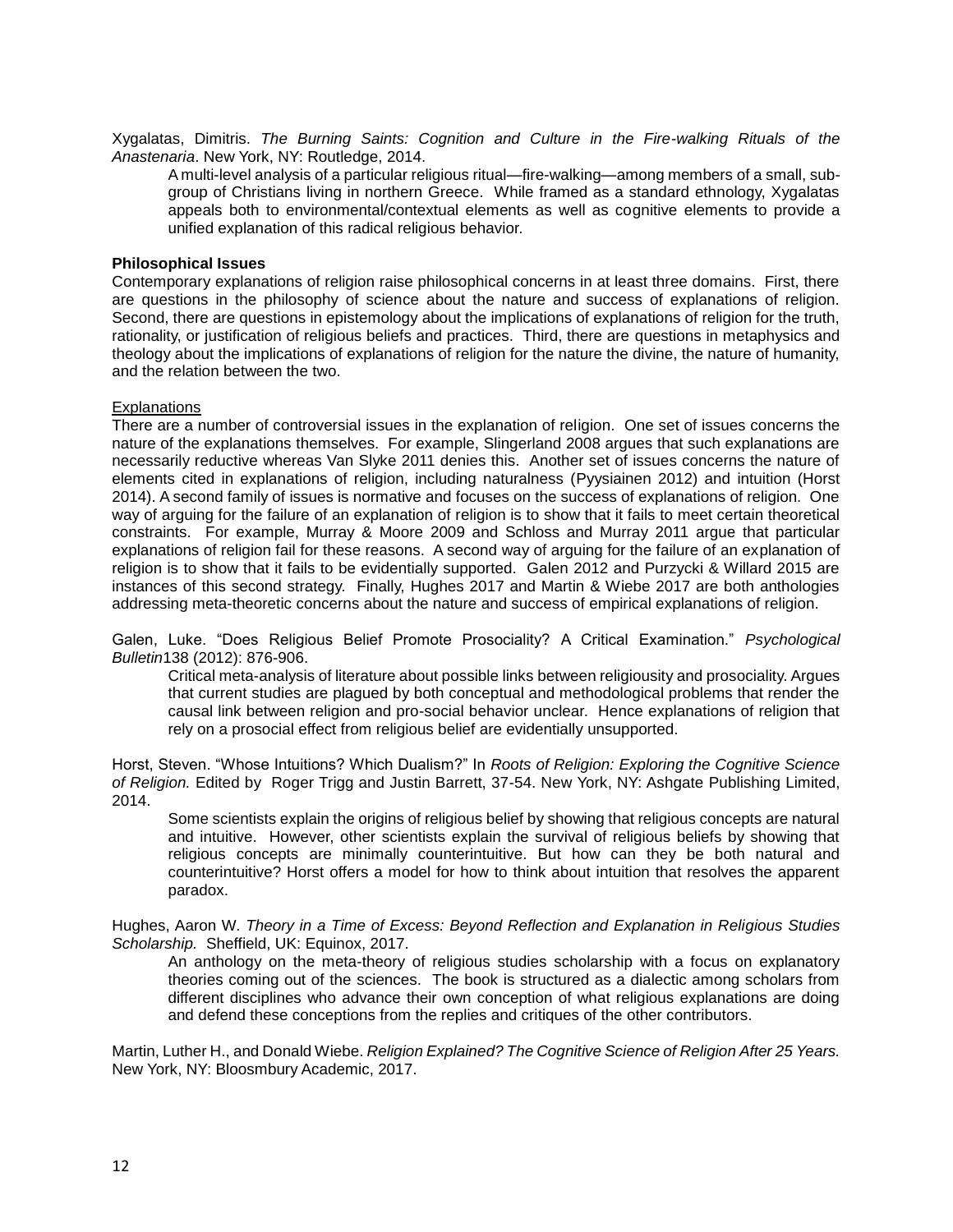An anthology on the meta-theory of the study of religion with a focus on the cognitive science of religion (CSR). The book includes a dozen new articles by leading scholars in CSR on the history, successes, and failures of CSR's attempt to explain religion.

Murray, Michael, and Lyn Moore. "Costly Signaling and the Origin of Religion." *Journal of Cognition and Culture* 9 (2009): 225-45.

Reviews the costly signaling theory of religion and offers two critiques. First, there is no persuasive reason to think that honest, non-costly signals would not better do the job of matching up cooperative human partners. Second, there are four conditions that must be met for costly signaling to be a stable strategy, and none of the four are met in the case of religion.

Purzycki, Benjamin, and Aiyana Willard. "MCI Theory: A Critical Discussion." *Religion, Brain & Behavior* 6 (2015): 207-48.

A meta-analysis of studies on minimally-counterintuitive (MCI) concepts as they relate to religion. The paper argues that the evidence gathered to date does not support the MCI thesis in the way typically thought and that explanations of religion based on MCI are hence evidentially unsupported.

Pyysiäinen, Ilkka. "Religion-Naturally: Religion, Theology, and Science." In *Is Religion Natural?* Edited by Dirk Evers, Michael Fuller, Antje Jackelen, and Taede Smedes, 67-84. London: T&T Clark International, 2012.

Distinguishes three senses of 'natural' and argues that religion is natural in all three; argues that once properly understood as natural, the disciplinary tension between science and religion is only increased. In particular, the gods of folk-religion become increasingly distant from the deistic gods of academic discourse.

Schloss, Jeff, and Michael Murray. "Evolutionary Accounts of Belief in Supernatural Punishment: A Critical Review." *Religion, Brain & Behavior*, 1 (2011): 46-99.

Critiques the explanation of religious belief that relies on the idea that belief in big gods is adaptive. They distinguish two versions of supernatural punishment theory: according to the first, belief in big gods is adaptive because it increases group cooperation. According to the second, belief in big gods is adaptive because it decreases the cost associated with bearing the punishment imposed by vigilant group members.

Slingerland, Edward. "Who's Afraid of Reductionism? The Study of Religion in the Age of Cognitive Science." *Journal of the American Academy of Religion* 76 (2008): 375-411.

Religion is a human practice that results from cognitive and emotive equipment honed by evolutionary processes. Given this, we should accept reductive accounts of religion because they are the only kind of explanation available, and we should keep our natural biases and proclivities in mind as we work on religion in the humanities.

#### Van Slyke, James A. *The Cognitive Science of Religion*. Burlington, VT: Routledge, 2011.

A critical overview of the methods and findings of CSR, focused on early results like studies on minimally counterintuitive concepts, theological incorrectness, etc. The book offers a critique from a theological point of view that attempts to deflect the reductivism to naturalism common in many strains of CSR research.

#### Epistemic Implications

Explanations of religion might have epistemic implications. For example, Clark & Barrett 2011 argues that certain explanations of religion epistemically bolster religious belief. Others argue that explanations of religion debunk religious belief by undercutting either the reasons or the experiences that were thought to provide justification. Both Mason 2010 and Bogardus 2013 offer exceptional surveys of the debunking strategy against religious belief. Wilkins & Griffiths 2013 and Leben 2014 are two particular and powerful examples of the debunking strategy by arguing that religious belief is either not truth-tracking or unreliable, respectively. To the contrary, Barrett & Church 2013, Clark & Rabinowitz 2014, and Jong & Visala 2014 argue that scientific explanations do not show that religious belief is epistemically defective. Finally,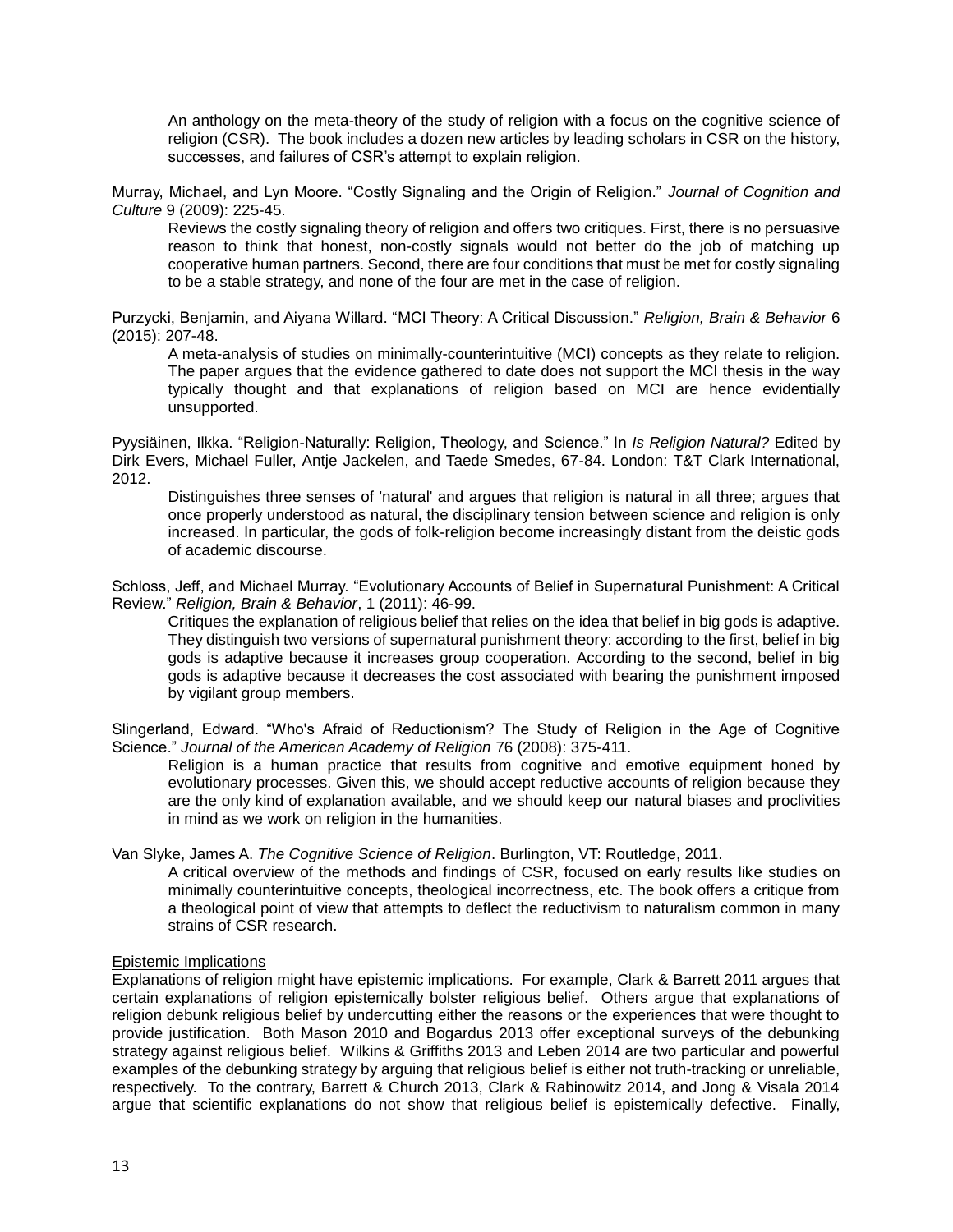religious belief may be in epistemic trouble given the fact that religious entities do not figure into the best explanation of our religious beliefs. Van Eyghen 2016 introduces this type of argument and Lim 2016 offers one model of response on behalf of religious believers.

Barrett, Justin, and Ian Church. "Should CSR Give Atheists Epistemic Assurance? On Beer-Goggles, BFFs, and Skepticism Regarding Religious Beliefs." *The Monist* 96 (2013): 312-24.

Compares unreliability at detecting beauty due to beer goggles with unreliability to detect the divine due to CSR-established biases in human cognition. Argues that the analogy isn't apt unless we can confine the skepticism about reliability to the religious context. This has not been done and the straight-forward attempt to do so is self-undermining. Handles problem of religious diversity by noting that the natural deliverances of the human system are general intuitions compatible with most religions.

Bogardus, Tomas. "The Problem of Contingency for Religious Belief." *Faith and Philosophy* 30 (2013): 371- 92.

Reviews 5 variants of explanatory debunking arguments for religious belief: bare counterfactual, unreliable method, safety, accidentality, and symmetry. The paper offers a nice survey of the epistemic principles that one might invoke in a debunking argument. Conclusion is that that all current debunking arguments fail to impact reflective religious belief though some versions will successfully undercut non-reflective religious belief.

Clark, Kelly James, and Justin Barrett. "Reidian Religious Epistemology and the Cognitive Science of Religion." *Journal of the American Academy of Religion* 79 (2011): 639-75.

Applies recent findings from CSR both to Thomas Reid's common sense epistemology and to contemporary reformed epistemology. Argues that the fact that religious belief is intuitive and natural under a wide-array of circumstances bolsters the epistemic credibility of religious belief and counts as evidence for a *sensus divinitatus*.

Clark, Kelly James, and Dani Rabinowitz. "Knowledge and the Objection to Religious Belief from Cognitive Science." In *Roots of Religion: Exploring the Cognitive Science of Religion*, Edited by Roger Trigg and Justin Barrett, 113-26. New York, NY: Ashgate Publishing Limited. 2014.

Considers two families of arguments that invoke CSR-type explanations to conclude that religious belief does not amount to knowledge. The article assumes that knowledge is safe belief, and then looks at two strategies for showing that religious belief is unsafe: a counterfactual strategy (which fails because it confuses safety with sensitivity) and an unreliable testimonial chain strategy (which fails because unsafe origins can still have safe terminations).

Leben, Derek. "When Psychology Undermines Beliefs." *Philosophical Psychology* 27 (2014): 328-50. Sets out the conditions for a successful debunking argument from psychological explanation to agnosticism about a moral or religious claim. The basic idea is that the target belief must be evidentially based on an intuition which is explained by a psychological mechanism that is not sensitive to the truth of the target belief. Unreliability is established by two matrices: comparison to objective facts and proof of insensitivity.

Lim, Daniel. "Cognitive Science of Religion and Folk Religious Belief." *Zygon* 51 (2016): 949-965. Assumes that folk theism is incompatible with certain findings from CSR which reveal naturalistic proximate causes for all religious belief. The paper rejects the standard strategy of making the divine an ultimate rather than proximate cause of religious belief and instead offers a distinction between personal/intentional explanation and naturalistic explanation. On this model, God could be a proximate cause of religious belief in the personal sense of explanation.

Jong, Jonathan, and Aku Visala. "Evolutionary Debunking Arguments Against Theism, Reconsidered." *International Journal for Philosophy of Religion* 76 (2014): 243-58.

Constructs various types of evolutionary debunking arguments and shows how each fail. In particular, they show that production by an off-track process won't affect probability assessments, though falsehood tracking processes will. In short, if you have evidence for a belief, then it is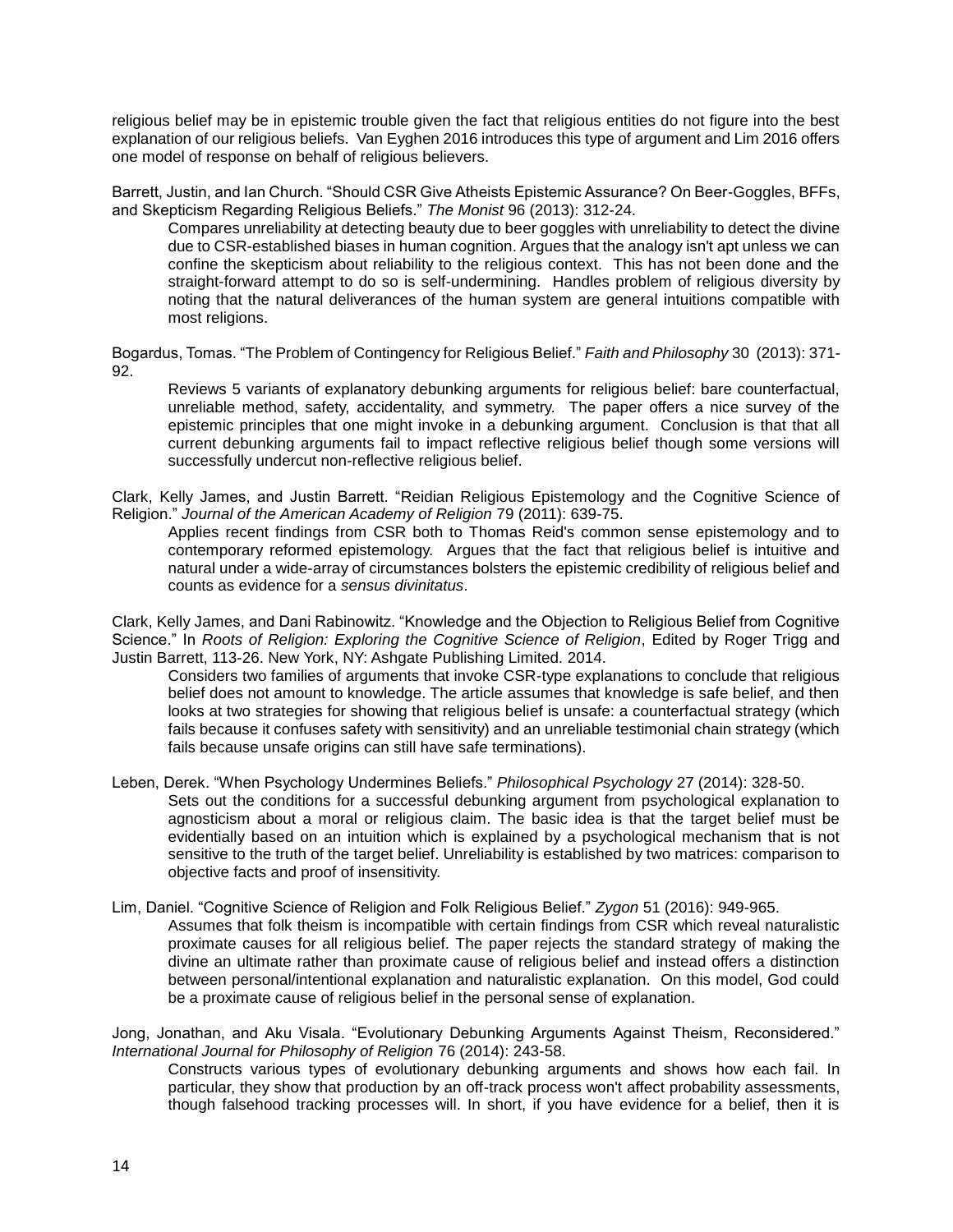justified even if formed by an off-track process. If you don't have evidence for the belief, then it is unjustified regardless of how it was produced.

Mason, Kelby. "Debunking Arguments and the Genealogy of Religion and Morality." *Philosophy Compass* 5 (2010): 770-78.

Briefly recounts history of natural explanations of religion (Durkheim, Freud, James) and introduces the idea of a truth-mooting genealogy: an explanation for a judgment in which the truth of the judgment plays no role in generating the judgment. Sketches various versions of this debunking argument against both moral and religious belief, and closes by illustrating the impact of these arguments on the cognitive/non-cognitive debate in both fields.

Van Eyghen, Hans. "Two Types of "Explaining Away" Arguments in the Cognitive Science of Religion." *Zygon* 51 (2016): 966-82.

Disambiguates two families of arguments that start with premises about the explanation of religion from CSR and purport to explain away religion. The first rebuts religious claims by showing them to be incompatible with the scientific findings whereas the second undercuts religious claims by showing that religious entities are explanatorily superfluous.

Wilkins, John S., and Paul E. Griffiths. "Evolutionary Debunking Arguments in Three Domains: Fact, Value, and Religion." In *A New Science of Religion*, Edited by Gregory W. Dawes and James Maclaurin, 133-46. New York, NY: Routledge, 2013.

One of the best papers debunking religious belief on the basis of evolutionary theory. The paper introduces the concept of a Milvian Bridge: something that connects practical, selective value to truth. Argues that there is a direct Milvian bridge for common sense beliefs and an indirect Milvian Bridge for scientific beliefs. There is no truth-conducive explanation for moral or religious beliefs. Moral beliefs can be saved only if interpreted on non-realisic grounds, but this strategy is implausible for religious belief.

# Metaphysical Implications

Explanations of religion might elucidate the importance humans have placed on certain conceptions of the divine or the role of the divine in the natural world. In particular, such explanations might reveal a biological, cognitive, or cultural bias towards some conceptions of the divine over others. For example, Green 2013 and Shults 2014 argue that theistic conceptions of the divine suffer from deep-seated, irrelevant biases. De Cruz 2014 offers a different diagnosis, and Vanio 2016 offers a theology-friendly solution to the purported bias. Finally, explanations of religion call into question the role of the divine in cultivating religious belief. For example, Smedes 2014 argues that current explanations of religion confirm an inborn faculty for the perception of God; Jong, Kavanaugh, and Visala 2015 dispute this. When it comes to religious experiences, Fales 1996 and Wildman 2011 argue supernatural causes of religious experiences are superfluous given the available naturalistic explanations. Gellman 2001 denies this.

De Cruz, Helen. "Cognitive Science of Religion and the Study of Theological Concepts." *Topoi* 33 (2014): 487-97.

The cultural transmission of religious concepts is undergirded by a bias toward particular sorts of content. In particular, theologically correct concepts are passed along by the same sorts of biases that make folk religious concepts plausible.

Fales, Evan. "Scientific Explanations of Mystical Experiences, Part 1: The Case of St. Teresa," and "Scientific Explanations of Mystical Experiences, Part 2. The Challenge to Theism." 32 (1996): 143-63 and 297-313.

Presents a clear defense of I.M. Lewis's explanation of mystical experiences and an extended argument that theistic accounts of mystical experiences are incompatible with Lewis' explanation. Concludes that religious experiences are not veridical since religious entities play no causal role in the production of such experiences.

Gellman, Jerome. *Mystical Experience of God: A Philosophical Inquiry*. Aldershot: Ashgate, 2001.